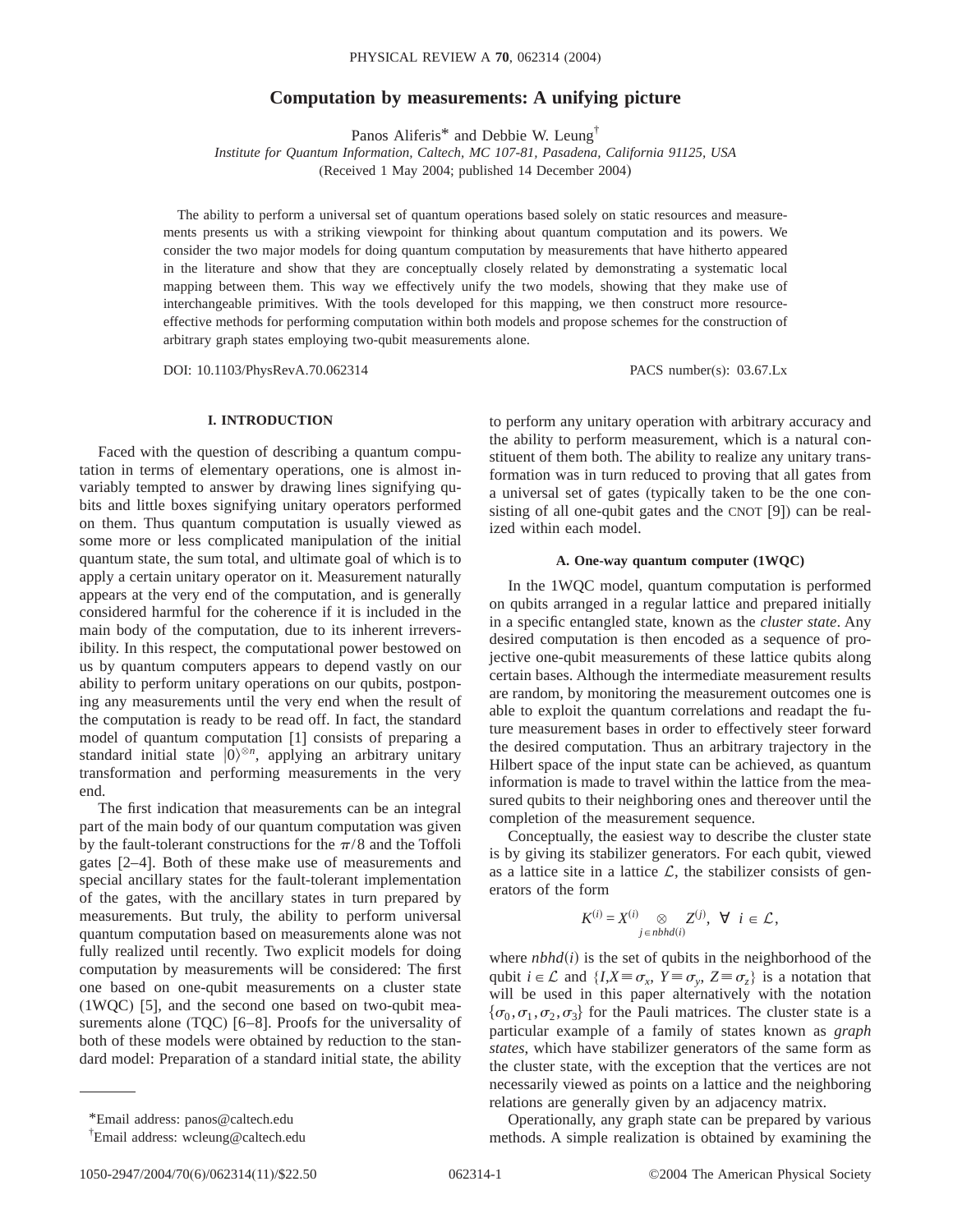stabilizer: All lattice qubits need to be initialized in the state  $|+\rangle$ , creating  $\otimes_{i\in\mathcal{L}}|+\rangle$ , and then a controlled-phase gate needs to be applied between all pairs of neighboring qubits. The controlled phase,  $\Lambda(Z)$ , in the computational basis takes the simple diagonal form

$$
\Lambda(Z) = \begin{pmatrix} 1 & 0 & 0 & 0 \\ 0 & 1 & 0 & 0 \\ 0 & 0 & 1 & 0 \\ 0 & 0 & 0 & -1 \end{pmatrix}.
$$

These controlled-phase gates have the convenient properties that each acts symmetrically between the two qubits on which it is applied and also they all commute with one another. Physically, the preparation of the graph state can be accomplished by applying the nearest-neighbor homogeneous Ising  $\sigma_z \otimes \sigma_z$  interaction on the state  $\otimes_{i \in \mathcal{L}} |+\rangle$  for the appropriate period of time and then correcting the resulting state with local unitary operations.

Returning to the issue of how an arbitrary unitary operation can be realized on an already prepared cluster state, we recall that the requirement has been relaxed to just being able to realize all operators from a universal gate set. To this direction, one way to prove the universality of the 1WQC model is to consider disjoint regions of the cluster and use each such region for simulating a certain quantum gate from our selected universal set. Identifying the input qubits of one such region with the output qubits of the previous, an arbitrarily large succession of quantum operations can then be realized.

Disjoining lattice regions can be accomplished by selectively disentangling qubits from the cluster state, thus effectively deleting them from the initial lattice. A quick inspection of the stabilizer in fact shows that measuring a qubit in the computational basis is sufficient for this deletion. Indeed, a measurement of the *i*th qubit in the computational basis corresponds to a measurement of the operator  $Z^{(i)}$ , which commutes with all stabilizer generators except for that one having the measured qubit as the correlation center, namely  $X^{(i)} \otimes_{j \in nbh(d)} Z^{(j)}$ . Thus measuring  $Z^{(i)}$  removes the generator  $X^{(i)} \otimes_{j \in nbh(d)} Z^{(j)}$  from the stabilizer, while leaving all other stabilizer generators unaltered up to the removal of the measured qubit.

To complete the proof that performing one-qubit measurements on the cluster state is universal for quantum computation, in Fig. 1 we explicitly show how certain elementary operations can be realized by one-qubit measurements on the appropriate qubit configurations [10]. As already stated, universality then follows from our ability to simulate any operator from the universal set of one-qubit rotations and CNOT.

At this point it should be noted that computation is done up to local Pauli corrections, meaning that the quantum state of the qubits at the output will be of the general form  $\otimes^{N}_{i=1} \sigma^{(i)}_j U|\Psi\rangle$ , where *U* is the unitary to be applied to the input state  $|\Psi\rangle$  and  $\sigma_j^{(i)}$ ,  $j=0, \ldots, 3$  is one of the Pauli operators applied to the *i*th of the *N* output qubits. Additionally, it is important to emphasize that the operation of the 1WQC



FIG. 1. Measurement patterns that realize (a) a rotation of  $\phi$ about the *x* axis, (b) a rotation of  $\theta$  about the *z* axis, (c) the CNOT<sub>4→1</sub> [5]. A general rotation with Euler decomposition  $U_z(\psi)U_x(\theta)U_z(\phi)$ can be built by composing *x* and *z* rotations using a total of five qubits [10]. Boxed circles indicate the input qubits. The measurement bases are shown as *X*, for measurements of the observable  $\sigma_r$ corresponding to a projection along the *x* axis, or as the appropriate angle,  $\omega$ , with respect to the *x* axis in the equator of the Bloch sphere for measurements of the observable  $cos(\omega)\sigma_x + sin(\omega)\sigma_y$ . The choice between positive or negative angles is made based on the outcomes of previous measurements.

always starts with a cluster state, and no other input states or ancillae are being used.

### **B. Teleportation-based quantum computer (TQC)**

The core idea of this scheme lies in the realization that we can modify the basic teleportation protocol [11] in order to also affect a unitary transformation while teleporting a quantum state from one qubit to another. In the context of the TQC, teleportation is therefore viewed as a way of affecting unitary transformations, with its function as simulating a quantum communication channel becoming irrelevant in the absence of distant communicating parties.

In Fig. 2 we describe two alternative ways for applying an arbitrary one-qubit unitary *U* to the input quantum state  $|\Psi\rangle$ using only two-qubit measurements: either apply the unitary to the state after it has been teleported, which can equivalently be viewed as absorbing *U* directly into the special ancilla  $(I \otimes U) \vert \Phi_0$  before performing the Bell measurement [6,7], or apply the unitary to the input state before teleporting and combine it with the measurement to form a generalized Bell measurement in the basis  $\{ (U^{\dagger} \otimes I) | \Phi_i \rangle \}$ <sub>*i*</sub> [8,12]. A Bell measurement is conventionally defined as the complete twoqubit measurement along the basis  $\{|\Phi_j\rangle\}$ , with *j*=0, …, 3, where

$$
|\Phi_{0,3}\rangle = \frac{|00\rangle \pm |11\rangle}{\sqrt{2}}, \quad |\Phi_{1,2}\rangle = \frac{|01\rangle \pm |10\rangle}{\sqrt{2}}.
$$

In order to form a universal set of operators we need to augment our set containing all one-qubit rotations with one more two-qubit operator, the CNOT. The CNOT (as well as any other two-qubit unitary) can also be simulated in the TQC model by doubling the number of ancillary qubits and Bell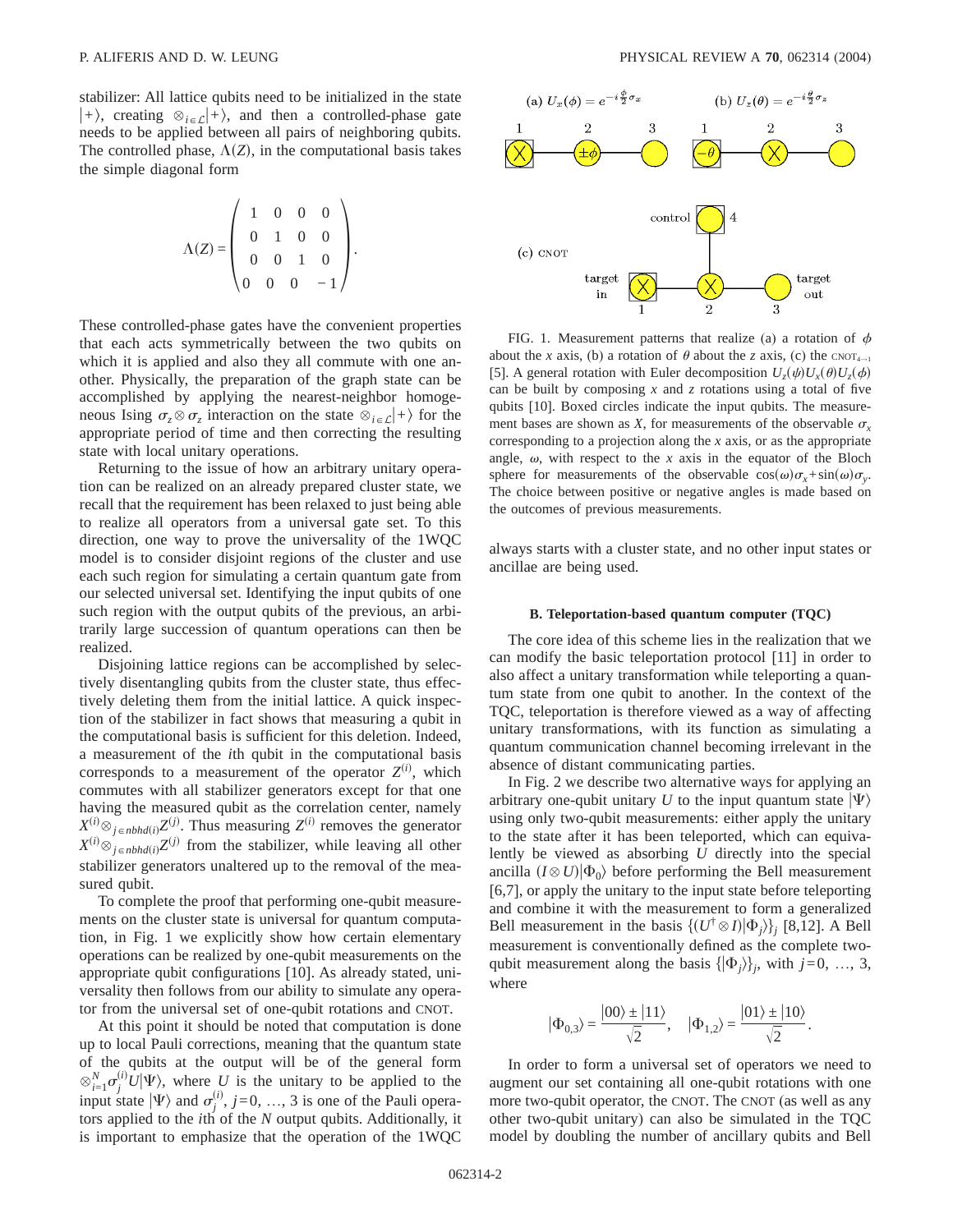

FIG. 2. To apply the single-qubit unitary *U*, we either (a) prepare the ancilla  $(I \otimes U)|\Phi_0\rangle$  and measure in the Bell basis  $\{|\Phi_i\rangle\}_i$  or (b) use a Bell state  $|\Phi_0\rangle$  and perform the generalized Bell measurement in the basis  $\{(U^{\dagger} \otimes I)|\Phi_i\rangle\}$ . Lines joined on one end indicate a Bell pair  $|\Phi_0\rangle$  throughout this paper.

measurements. The construction, employing the ancilla  $|a_{\text{CNOT}}\rangle$ , is shown in Fig. 3.

Although both circuits in Fig. 2 were presented as extensions to the basic teleportation scheme, an important tradeoff between them should be stressed [12]. When the unitary to be realized is not in the Clifford group (defined as the normalizer of the Pauli group  $[13]$ ), the circuit of Fig.  $2(a)$ implements *U* nondeterministically: Commuting the Pauli correction  $\sigma$ ; through *U* can, for certain values of *j*, result in realizing a totally different unitary. Extra teleportation steps would be needed (each to undo the faulty gate and reattempt the intended unitary gate *U*) until the outcome of the Bell measurement is zero, indicating the successful application of the gate. Hence, the complication of a nondeterministic number of teleportation steps and the additional complexity of the ancillae are traded for the simplicity of the same Bell measurement for any unitary. On the other hand, the circuit of Fig. 2(b) realizes any *U* deterministically (the Pauli corrections appearing to the left of *U*) with the additional complication of a generalized Bell measurement that must be



FIG. 3. The ancilla  $|a_{\text{CNOT}}\rangle$  is prepared separately using twoqubit measurements alone [8]. Subsequently, two Bell measurements are performed, one for each input qubit. CNOT being in the Clifford group allows us to commute the Pauli corrections through it and write  $\text{CNOT}(\sigma_{j_1} \otimes \sigma_{j_2}) = (\sigma_{j'_1} \otimes \sigma_{j'_2})\text{CNOT}.$ 



FIG. 4. The quantum wire in the 1WQC.

adapted each time according to which operator is to be implemented. Because of this tradeoff, the circuit of Fig. 2(b) will be used for all single-qubit operations and that of Fig. 3 for the CNOT, to ensure that the Pauli corrections occur to the left of the applied gate in both cases.

Thus in the TQC, just as in the 1WQC, we can *deterministically* perform the quantum computation up to local Pauli corrections. This is sufficient, since it will just translate into left propagating the Pauli errors in the case when the next applied unitary is in the Clifford group, or appropriately modifying the subsequent measurement bases to compensate for the accumulated Pauli errors up a given point in the case of a non-Clifford single-qubit gate.

In Sec. II we explicitly demonstrate how the two models can be mapped to one another based on the universal set of one-qubit rotations and CNOT. Using the tools developed for this mapping, in Sec. III we derive a useful circuit that implements the remote- $\Lambda(Z)$  gate and utilize it to propose more resource-effective methods for performing computation in both the TQC and 1WQC models and also to develop schemes for the construction of arbitrary graph states employing a combination of complete and incomplete two-qubit measurements. Graph states have emerged as the natural generalization of the cluster state and are of fundamental importance in the operation of the 1WQC, as they provide the starting point for embarking upon error correction and fault tolerance [14,15].

## **II. MAPPING BETWEEN THE 1WQC AND THE TQC**

To gain some insight into how to establish an equivalence, we will begin by showing how teleportation is realized in the two models. We will then proceed to explicitly show the mapping for arbitrary *x* and *z* rotations and for the CNOT.

### **A. Teleportation**

In the 1WQC model, a wire for teleporting a quantum state is formed by three qubits connected in the pattern sketched in Fig. 4. The first two qubits are measured in the *X* basis, resulting in the teleportation of the input state from the first to the third qubit. In all our 1WQC gate diagrams, the effective input qubits (carrying the quantum state from the previous part of the computation) will be distinguished by being drawn boxed. As already explained in the introduction, all other qubits in the lattice are initialized in the  $|+\rangle$  state, while the nearest-neighbor interaction that was used to create the cluster state can be viewed as affecting a controlledphase gate between all pairs of neighboring qubits. An equivalent circuit representation of the quantum wire is therefore that of Fig. 5(a).

The circuit of Fig. 5(b) can now be obtained from the one of Fig. 5(a) by inserting the identity  $H^2 = I$ . In Fig. 5(b), the stabilizer of the second and third qubits is initially *XI*,*IX*.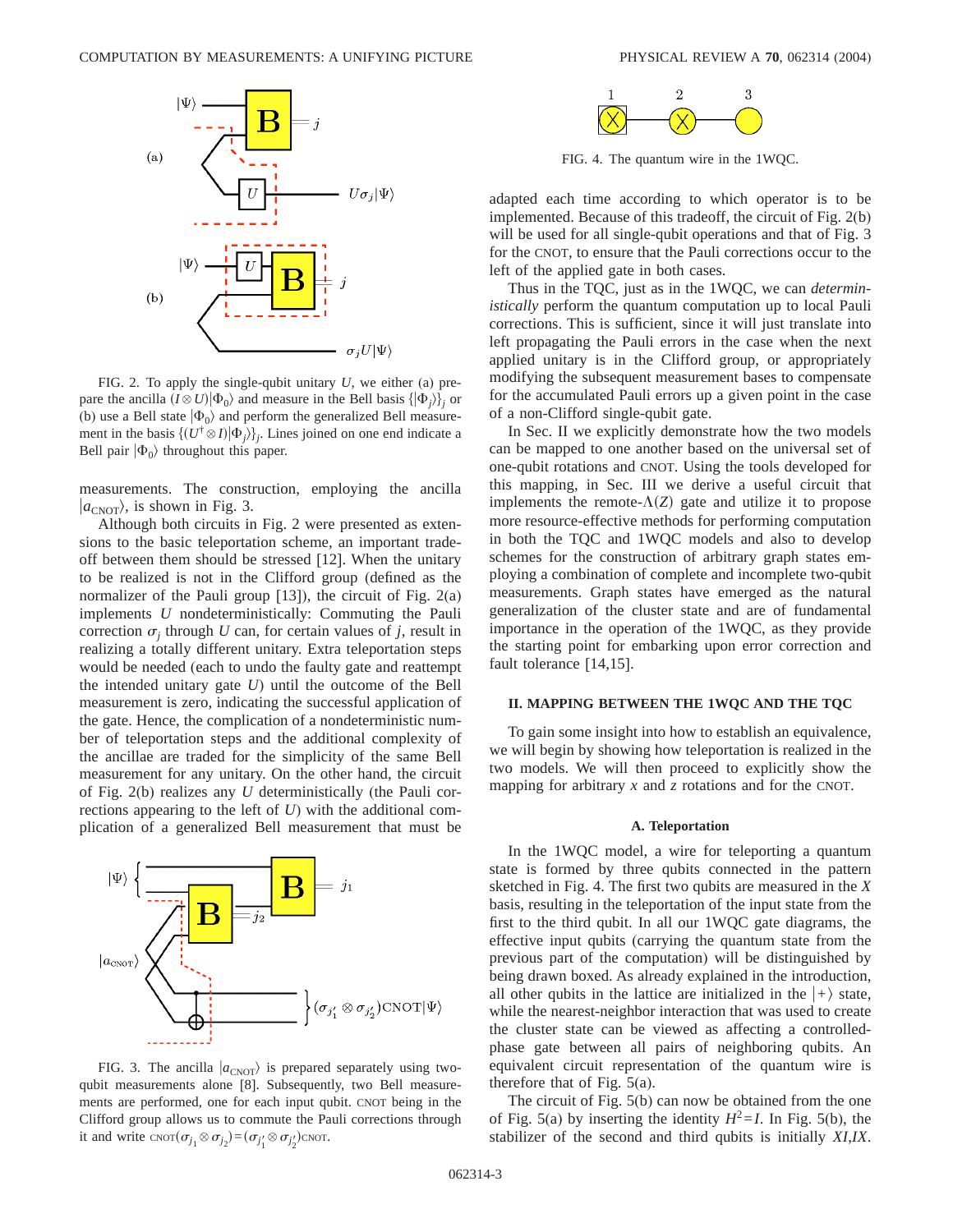

FIG. 5. In this paper the controlled-phase gate is denoted by a line segment connecting two qubits, with *x*'s drawn on both ends to emphasize that it acts symmetrically between them. Measurement boxes are labeled on their lower right corner by the corresponding measurement basis. To go from (a) to (b) we insert the identity in the form  $H^2 = I$ . Then we identify box 1 as preparing a Bell state  $|\Phi_0\rangle$  and box 2 as performing a Bell measurement.

After conjugation with  $(H \otimes I)\Lambda(Z)$  it becomes

$$
XI \xrightarrow{\Lambda(Z)} XZ \xrightarrow{H \otimes I} ZZ
$$
  

$$
IX \xrightarrow{X} ZX.
$$

This is the stabilizer of the state  $|\Phi_0\rangle$ , proving that box 1 prepares a Bell pair. Similarly, in order to interpret box 2, we begin with the stabilizer generators of the output  $(-1)^{j_1}X$  $\otimes$  (−1)<sup>*j*2</sup>*X*, where *j*<sub>1</sub>, *j*<sub>2</sub> ∈ {0,1} are the outcomes of the *X* measurements on the first two qubits. Conjugating it backwards through  $(I \otimes H)\Lambda(Z)$ , we obtain

$$
(-1)^{j_1}X I \underset{(-1)^{j_2}ZX}{\rightarrow} (-1)^{j_1}X Z \underset{(-1)^{j_2}ZX}{\rightarrow} (-1)^{j_2}X
$$

Box 2 can therefore be viewed as realizing a Bell measurement in the basis  $\{|\Phi_j\rangle\}_j$ , with  $j \in \{0, 1, 2, 3\}$  now given in binary as  $j = (j_1, j_1 \oplus j_2)$ .

Naturally, the above derivation can also be carried out by working explicitly with states and without any use of the stabilizer formalism. For that purpose, the identities of Fig. 6 provide a quick way to visualize the operation of boxes 1 and 2. Indeed, using the identity of Fig. 6(c), box 1 is transformed into the Bell state preparation circuit of Fig. 6(a) and similarly, box 2 is transformed into the Bell measurement of Fig. 6(b).

Boxes 1 and 2 then establish the equivalence of the circuit of Fig. 5(b) and the teleportation circuit of Fig. 2 for *U*=*I*. Overall, the transition from Fig. 4 to the circuits of Fig. 5 exhibits the mapping from the 1WQC pattern to the wellknown teleportation circuit in the TQC. All steps can equally well be traced backward, proving also the mapping from the TQC to the 1WQC.



FIG. 6. (a) Simple circuit preparation of the Bell state  $|\Phi_0\rangle$ , (b) Bell measurement in the basis  $\{|\Phi_j\rangle\}$ , with  $j=(j_1, j_1 \oplus j_2)$  in binary, and (c) a circuit representation of the identity  $\Lambda$  $(Z) = (I \otimes H)$ CNOT<sub>1→2</sub> $(I \otimes H)$ .

## **B. Rotation about the** *x* **axis**

In Fig. 1(a), we sketched the pattern that realizes a rotation by an angle  $\phi$  about the *x* axis in the 1WQC model. The first qubit is initially measured along the *x* axis, and then the second is projected along the axis  $\hat{n} = {\cos[(-1)^{j_1+1}\phi]}$ ,  $\sin[(-1)^{j_1+1}\phi]$ , 0} on the equator of the Bloch sphere, conditioned on the outcome  $j_1$  of the measurement of the first qubit. This is a typical example in the 1WQC of a measurement performed in a basis adapted according to previous measurement results. A circuit representation is given in Fig. 7(a).

The transition from Figs.  $7(a)$  and  $7(b)$  is made again by inserting the identity  $H^2 = I$  and noticing that the measurement along the  $\hat{n}$  axis can be replaced by the rotation  $U_{\tau}$ [ $(-1)^{j_1}\phi$ ] followed by a measurement in the *X* basis. In order to interpret the generalized measurement performed by



FIG. 7. In (a), we directly translate the measurement pattern shown in Fig. 1(a). In (b), inserting the identity in the form  $H^2 = I$ we identify box 1 as preparing a Bell state  $|\Phi_0\rangle$  and box 3 as performing a generalized Bell measurement. Replacing the measurement along  $\hat{n}$  with a rotation by  $(-1)^{j_1}\phi$  about the *z* axis followed by an measurement in the *X* basis we complete the mapping from  $(a)$  to  $(b)$ .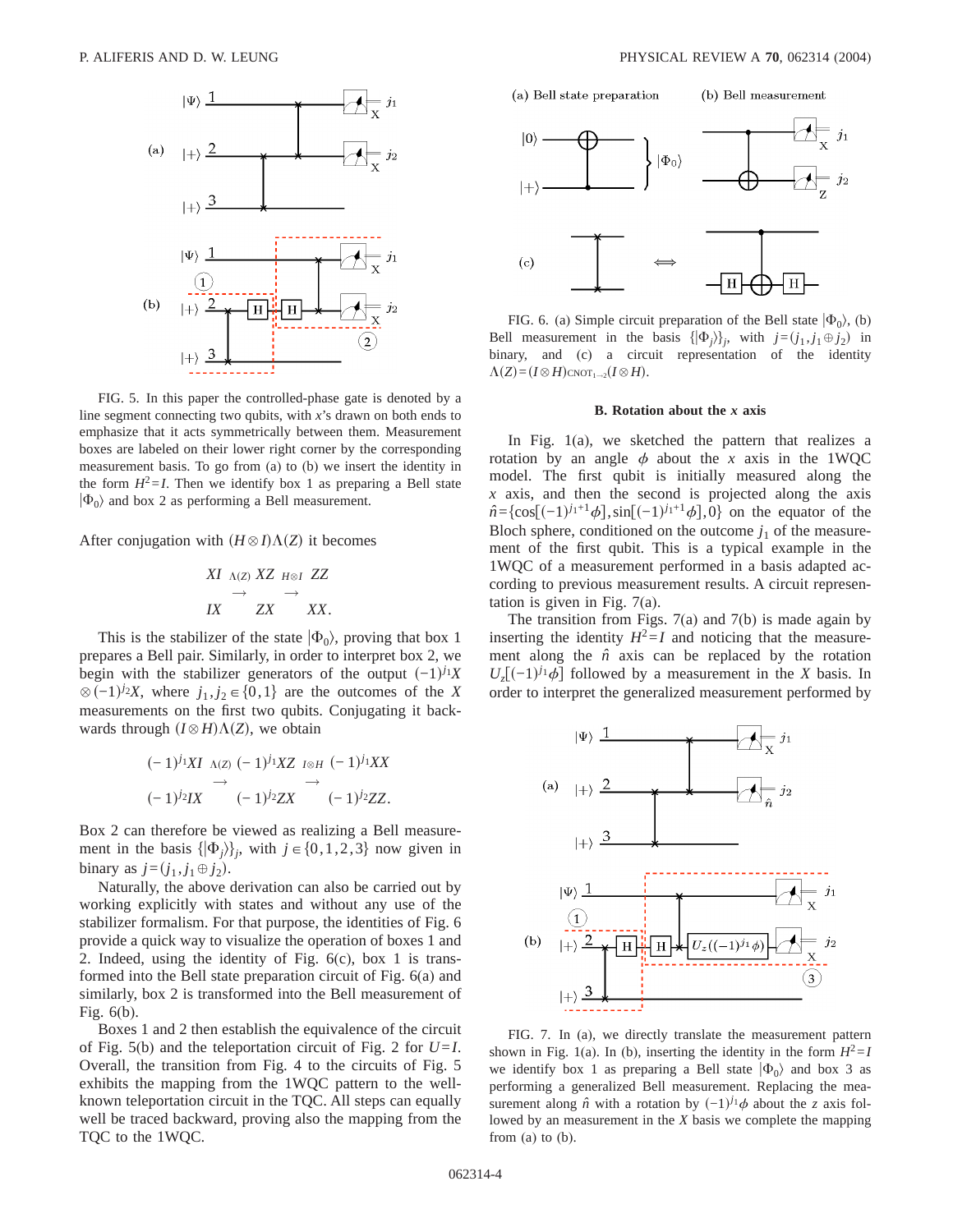

FIG. 8. (a) Starting with the identity circuit that prepares the Bell state  $|\Phi_j\rangle$  and then performs a Bell measurement, we insert the identity  $U_x(\phi)U_x^{\dagger}(\phi) = I$ . (b) Commute  $U_x(\phi)$  to the left, then use the symmetry of  $|\Phi_0\rangle$  in order to apply the rotation to the second qubit. Finally, commute it to the right through the Hadamard to end up with box 3 of Fig. 7(b).

box 3, we would like to translate it into a measurement in the basis  $\{ (U^{\dagger} \otimes I) | \Phi_i \}$ , where *U* is the unitary to be applied to the input state, to match the TQC operation [Fig. 2(b)]. We first note that, starting with the Bell state  $|\Phi_0\rangle$ , the other three Bell states can be created by applying  $Z^{j_1}X^{j_2}$  on the first qubit

$$
\vert \Phi_j \rangle = (Z^{j_1} X^{j_2} \otimes I) \vert \Phi_0 \rangle, \quad j = (j_1, j_1 \oplus j_2).
$$

The identity of the Bell state can subsequently be revealed by the Bell measurement performed by the circuit of Fig. 6(b) or equivalently box 2 of Fig. 5(b). Before attaching the Bell state  $|\Phi_i\rangle$  to the Bell measurement, we insert the identity in the form  $U_x(\phi)U_x^{\dagger}(\phi)=I$  to the first qubit as shown in Fig. 8(a). Commuting  $U_x(\phi)$  to the left through  $Z^{j_1}$  it becomes  $U_x$ ( $(-1)^{j_1}\phi$ ), which can equivalently be applied to the second qubit. Here we made use of the useful symmetry property of the Bell state  $|\Phi_0\rangle$ 

$$
(U \otimes I)|\Phi_0\rangle = (I \otimes U^T)|\Phi_0\rangle,
$$

which is true for any operator *U*. Then  $U_x[(-1)^{j_1}\phi]$  can be commuted to the right of the Hadamard giving  $U_7$ [ $(-1)^{j_1}\phi$ ], which commutes with the controlled phase. Shifting  $U_x^{\dagger}(\phi)$ on the first qubit to the left into the Bell state preparation and with  $U_7[-1)^{j_1}\phi$  now inside the Bell measurement on the second qubit, we finally obtain an interpretation of box 3 as shown by the identity circuit of Fig. 8(b): The state  $[U_x^{\dagger}(\phi)]$  $\otimes$ *I*] $\Phi$ <sub>*i*</sub> $\rangle$  is first prepared and then measured.

Hence, box 3 in Fig. 7(b) indeed performs a measurement in the basis  $\{ [U_x^{\dagger}(\phi) \otimes I] | \Phi_j \rangle \}_j$ . This completes the mapping for  $U_r(\phi)$  from the 1WQC to the TQC. Again, the reverse mapping is easily obtained by tracing all steps backward.

### **C. Rotation about the** *z* **axis**

A rotation by an angle  $\theta$  about the *z* axis is realized in the 1WQC model by the qubit pattern of Fig. 1(b). The first qubit is projected along the direction



FIG. 9. In (a), we translate the 1WQC pattern shown in Fig. 1(b). Replacing the measurement along  $\hat{k}$  with a rotation by  $\theta$ around the *z* axis followed by an *X* measurement we obtain the mapping from (a) to (b).

 $\hat{k} = \{\cos(-\theta), \sin(-\theta), 0\}$  in the Bloch sphere, whereas the second is projected along the *x* axis. This time no special time ordering is necessary, so both measurements can be done simultaneously. An equivalent circuit representation is given by Fig. 9(a). The measurement along the  $\hat{k}$  axis can be replaced by the rotation  $U_7(-1)^{j_1}\phi$  followed by a measurement in the *X* basis. Inserting once more the identity  $H^2 = I$ , we obtain the circuit of Fig. 9(b).

In order to interpret the measurement performed by box 4 in Fig. 9(b), we note that  $U_z(\theta)$  commutes with the controlled-phase gate and therefore can be taken out of the measurement box as sketched in Fig. 10. Hence, box 4 can be thought of as a rotation  $U_z(\phi)$  applied to the input, followed by a Bell measurement. This is precisely equivalent to a measurement in the basis  $\{ (U_z^{\dagger}(\theta) \otimes I) | \Phi_j \rangle \}$ . This completes the mapping for  $U_z(\theta)$  from the 1WQC to the TLC, which again can equally well be traced in the opposite direction.

#### **D. The controlled-NOT**

To construct the mapping between the two models for the CNOT gate, it is easiest to begin with the teleportation-based circuit given in Fig. 3. We then replace the ancillary Bell



FIG. 10. Since box 2 realizes a measurement in the Bell basis  $\{|\Phi_j\rangle\}_j$ , box 4 is a measurement in the basis  $\{(\vec{U}_z^{\dagger}(\theta) \otimes \vec{I}) | \Phi_j\rangle\}_j$  according to Fig. 2(b).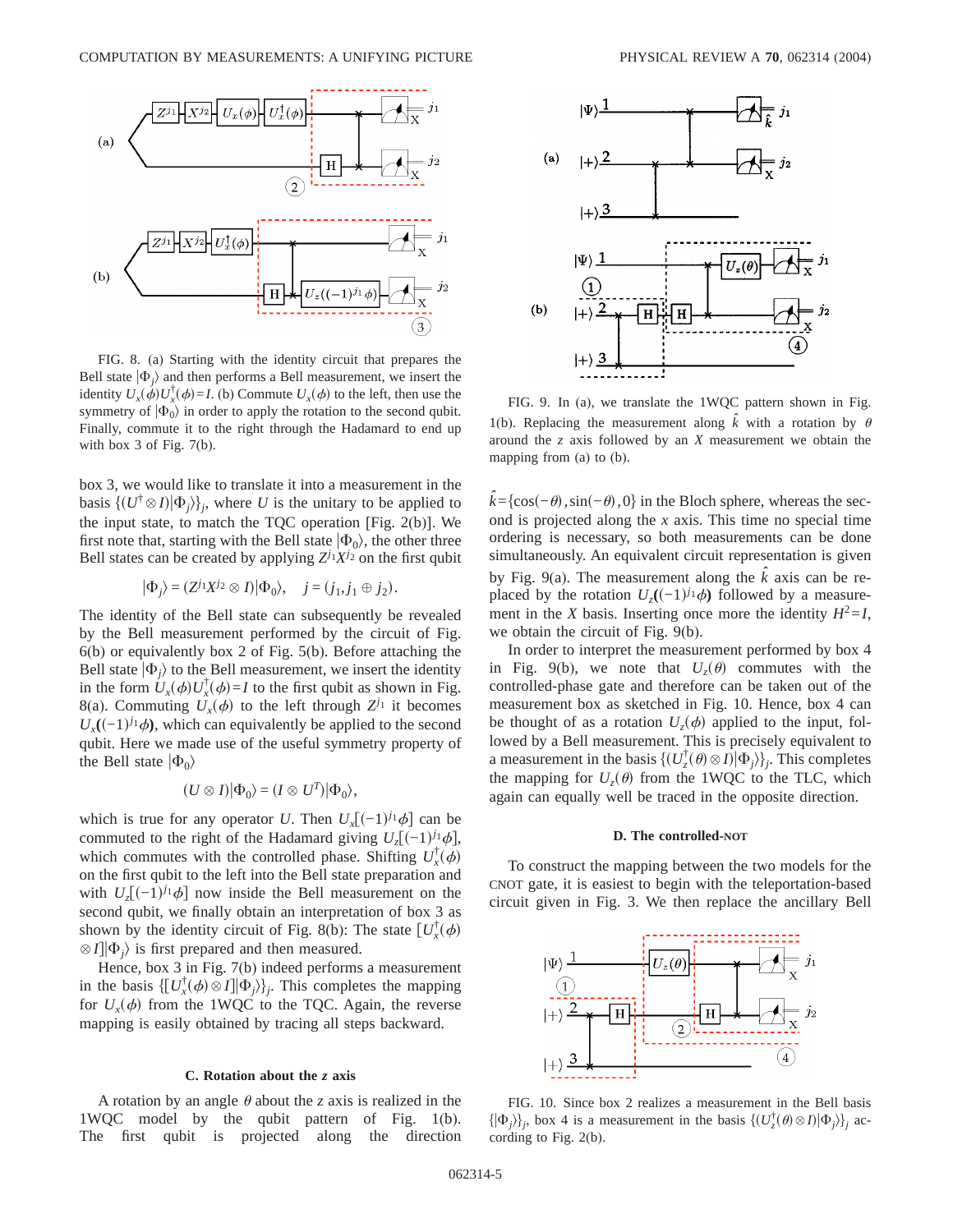

FIG. 11. The CNOT of Fig. 3, substituting boxes 1 and 2 from Fig. 5(b). The Pauli corrections  $\sigma_{i'_1} \otimes \sigma_{i'_2}$  are given in terms of the measurement outcomes by the commutation relations  $CNOT_{i_1}$  $\otimes \sigma_{i_2}$  =  $(\sigma_{i'_1} \otimes \sigma_{i'_2})$  cnor, where  $i_1 = (j_1, j_1 \oplus j_3), i_2 = (j_2, j_2 \oplus j_4)$ .

states  $|\Phi_0\rangle$  and the Bell measurements by boxes 1 and 2 of Fig. 5(b), respectively. Thus, we directly obtain the equivalent circuit of Fig. 11.

We immediately note that the Hadamards cancel each other out on the third and fourth qubit, so that the circuit contains only controlled-phase gates and the  $CNOT$ <sub>5→6</sub>. Since in the 1WQC the only unitary that acts between the cluster qubits is the controlled phase,  $\Lambda(Z)$ , we seek a way to replace the  $CNOT_{5\rightarrow 6}$  with a controlled-phase gate applied between some other pair of qubits. Inspecting the lower part of the circuit, we observe that the CNOT can be commuted through the  $\Lambda(Z)_{(4,6)}$  leaving behind a factor that multiplies the state with −1 whenever both the fourth and the fifth qubit are in the state  $|1\rangle$ . This is exactly how a  $\Lambda(Z)_{(4,5)}$  gate would act. Figure 12 summarizes the argument.

Therefore the circuit of Fig. 11 can be transformed into an equivalent circuit that makes use of qubits prepared in the  $|+\rangle$  state, controlled-phase gates and one-qubit measurements in the *X* basis. Hence it can directly be mapped into the pattern of the 1WQC drawn in Fig. 13.



FIG. 12. Successively commuting the  $CNOT_{5\rightarrow 6}$  to the left, we obtain an equivalent circuit that uses only controlled-phase gates. In (c) note that  $\text{cNOT}|+\rangle|+\rangle=|+\rangle|+\rangle$ , hence (d).



FIG. 13. The realization of CNOT in the 1WQC. The control qubit is teleported from 1 to 5 by the three-qubit wire pattern of Fig. 4. The rest of the circuit is exactly the pattern for CNOT in Fig. 1(c).

We note that the resulting 1WQC construction for the CNOT first teleports the control state from the first to the fifth qubit before the CNOT is applied. In fact, using extra teleportation steps for the control qubit is necessary for such a CNOT construction in the 1WQC [5], since it allows the explicit separation of the input from the output qubits and therefore enables the identification of the input (output) qubits of CNOT with the output (input) qubits of the gate preceding (following) it in the computation. This is particularly important when computation is performed on a two-dimensional cluster, where the geometry of the lattice imposes restrictions on how patterns, corresponding to different gates, can be composed in a sequence. An example of how the CNOT can be combined with the quantum wire of Fig. 4 to give a squareshaped pattern in a two-dimensional cluster is shown in Fig. 14.

Thus, we have completed the mapping from the TQC to the 1WQC for the CNOT, which again can be worked backward as long as the extra teleportation step is included.

At this point, we have reached our goal of demonstrating a systematic mapping between the two models for the universal set of one-qubit rotations and CNOT. The two models are therefore shown to make use of interchangeable primitives in order to implement computation by measurement



FIG. 14. The control is teleported from qubit 1 to 3 before the CNOT, marked by the dashed line, is applied. The control is then teleported again from site 3 to 5. The pattern from qubit 3 to 9 realizes a controlled phase between those two qubits, as is explained in the following section. Empty circles indicate qubits removed from the cluster after being measured in the *Z* basis.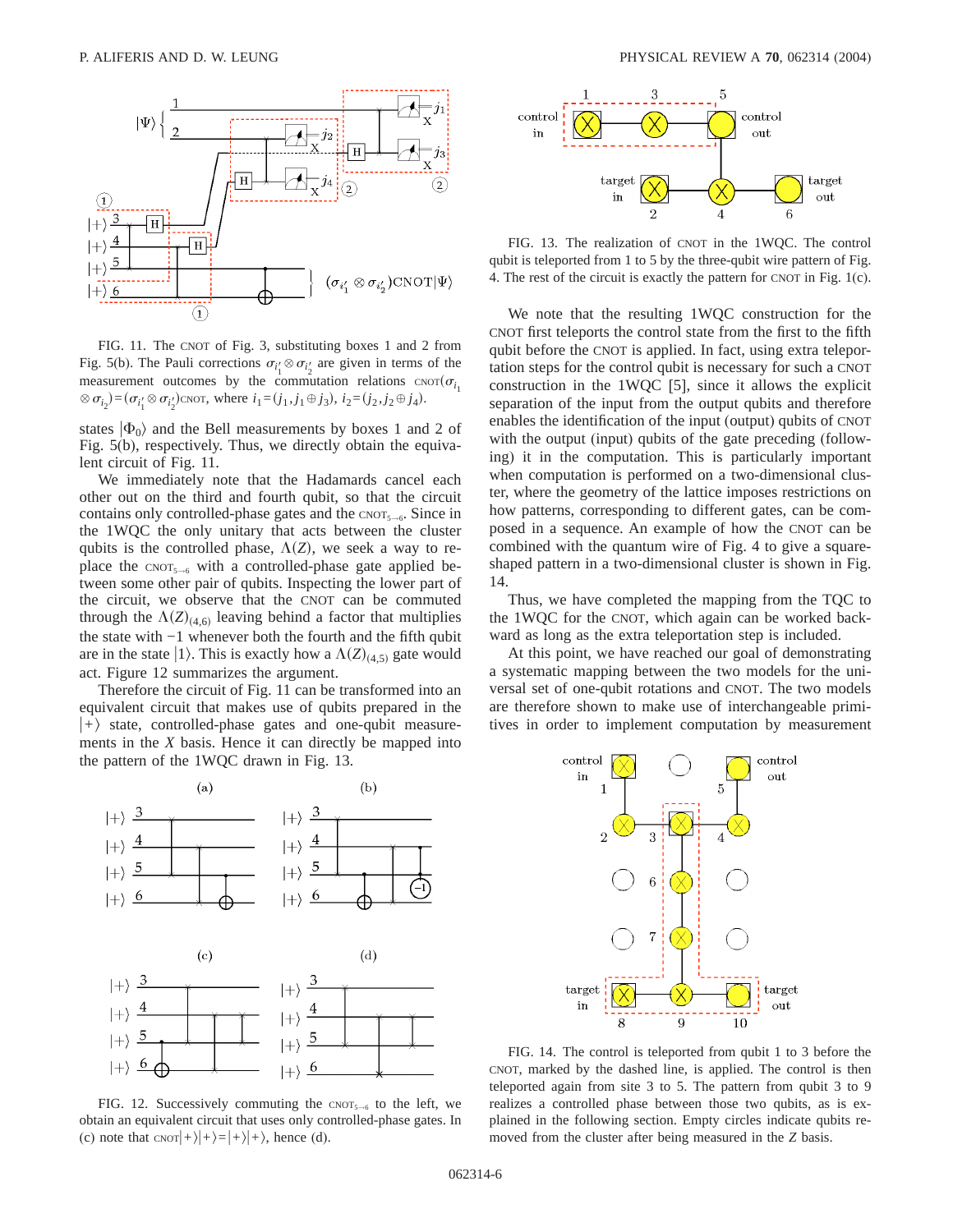

FIG. 15. The remote-CNOT: We perform CNOT gates from the control qubit to one half of a Bell pair, and also from the other Bell pair qubit to the target qubit. By subsequently measuring the Bell pair qubits, the  $CNOT_{1\rightarrow 4}$  gate is realized (up to Pauli corrections) without qubits 1 and 4 having directly interacted.

alone. Depending on which model we consider as more fundamental, or conceptually easier to understand, we can group in boxes operations performed in the 1WQC to obtain primitive operations of the TQC (Bell pairs and complete twoqubit measurements), or alternatively we can decompose the primitive operations of the TQC into the primitives of the 1WQC (controlled-phase gates and one-qubit measurements).

# **III. A SIMPLE REMOTE-** $\Lambda$ **(Z) CIRCUIT AND ITS APPLICATIONS**

In this section, we describe a simple method of implementing the remote- $\Lambda(Z)$  gate that applies to both the 1WQC and the TQC models. As will subsequently be shown, this construction leads to significant simplifications in the basic operations in both models and can also be applied to the preparation of arbitrary graph states using two-qubit measurements alone. The key observation that leads to these simplifications is that given the ability to perform single qubit gates, both the CNOT and the  $\Lambda(Z)$  can equally well be used to complete universality.

In the TQC, we recall that the CNOT is realized by the circuit of Fig. 3, using a special ancillary state,  $|a_{CNOT}\rangle$ , and two Bell measurements. Considering that the preparation of  $|a_{\text{CNOT}}\rangle$  requires three two-qubit measurements [8], the total number of two-qubit measurements needed for this procedure is five. Here, we will employ two-qubit incomplete measurements in order to implement the controlled-phase gate in a significantly more resource-effective way. Our starting point will be the remote-CNOT gate that has appeared in the literature [16], shown in Fig. 15.

Starting from Fig. 15, one can obtain a method of performing the remote- $\Lambda(Z)$  as shown in Fig. 16(a): Conjugating the fourth qubit with Hadamards, the  $CNOT_{3\rightarrow 4}$  is replaced by  $\Lambda(Z)_{(3,4)}$ , according to the identity of Fig. 6(c), with the correction being switched from  $\sigma_r$  to  $\sigma_r$ . Furthermore, in Fig.  $16(a)$ , we have used box 1 of Fig.  $5(b)$  that provides an equivalent way to prepare the Bell state  $|\Phi_0\rangle$ . Surprisingly enough, the resulting circuit can be transformed to consist only of controlled-phase gates and one-qubit measurements in the *X* basis. Indeed, using the identity of Fig. 6(c) once more, the  $CNOT_{1\rightarrow2}$  can be replaced by  $\Lambda(Z)_{(1,2)}$  with the Had-



FIG. 16. (a) The remote- $\Lambda(Z)$ , (b) an equivalent circuit that uses only controlled-phase gates and one-qubit measurements, and (c) its direct translation in the 1WQC which realizes  $\Lambda(Z)_{(1,4)}$  after qubits are measured in the *X* basis.

amard on its left side being cancelled out and the one on its right turning the measurement of the second qubit into a measurement in the *X* basis. Thus, we obtain the circuit of Fig. 16(b), which can be directly translated into a four-qubit pattern that realizes the controlled-phase gate between the first and fourth qubit in the 1WQC as shown in Fig. 16(c).

### **A. Simplifying the 1WQC model**

The first application of the remote- $\Lambda(Z)$  circuits of Fig. 16 is a more economic way of doing computation in the 1WQC model using a two-dimensional cluster state. In that case, either a CNOT pattern using extra teleportation steps for the control state (Fig. 14) can be used or alternatively, a pattern with fifteen qubits  $[Fig. 17(a)]$  has been proposed. Again, we can use the  $\Lambda(Z)$  instead of the CNOT, replacing the known qubit-costly CNOT realizations with the remote- $\Lambda(Z)$  pattern derived in Fig. 16(c), without sacrificing our ability to do universal quantum computation.

The economy in qubits is apparent if we consider a typical computation block consisting of one-qubit unitaries applied to two logical qubits, which then interact through the CNOT or alternatively the  $\Lambda(Z)$ . These one-qubit unitaries can in general be decomposed in terms of the Euler angles ( $\phi$ ,  $\theta$ ,  $\psi$ ) as  $U_z(\psi)U_x(\theta)U_z(\phi)$ . But, since the rotations around the *z* axis commute with the controlled-phase gates, it is sufficient to realize one-qubit unitaries of the form  $U_r(\theta)U_z(\phi)$  followed by a remote- $\Lambda(Z)$  gate at each repeated unit of the computation. Composing the patterns of Figs. 1(a) and 1(b) and eliminating the intermediate consecutive measurements in the *X* basis (which realize a redundant quantum wire ac-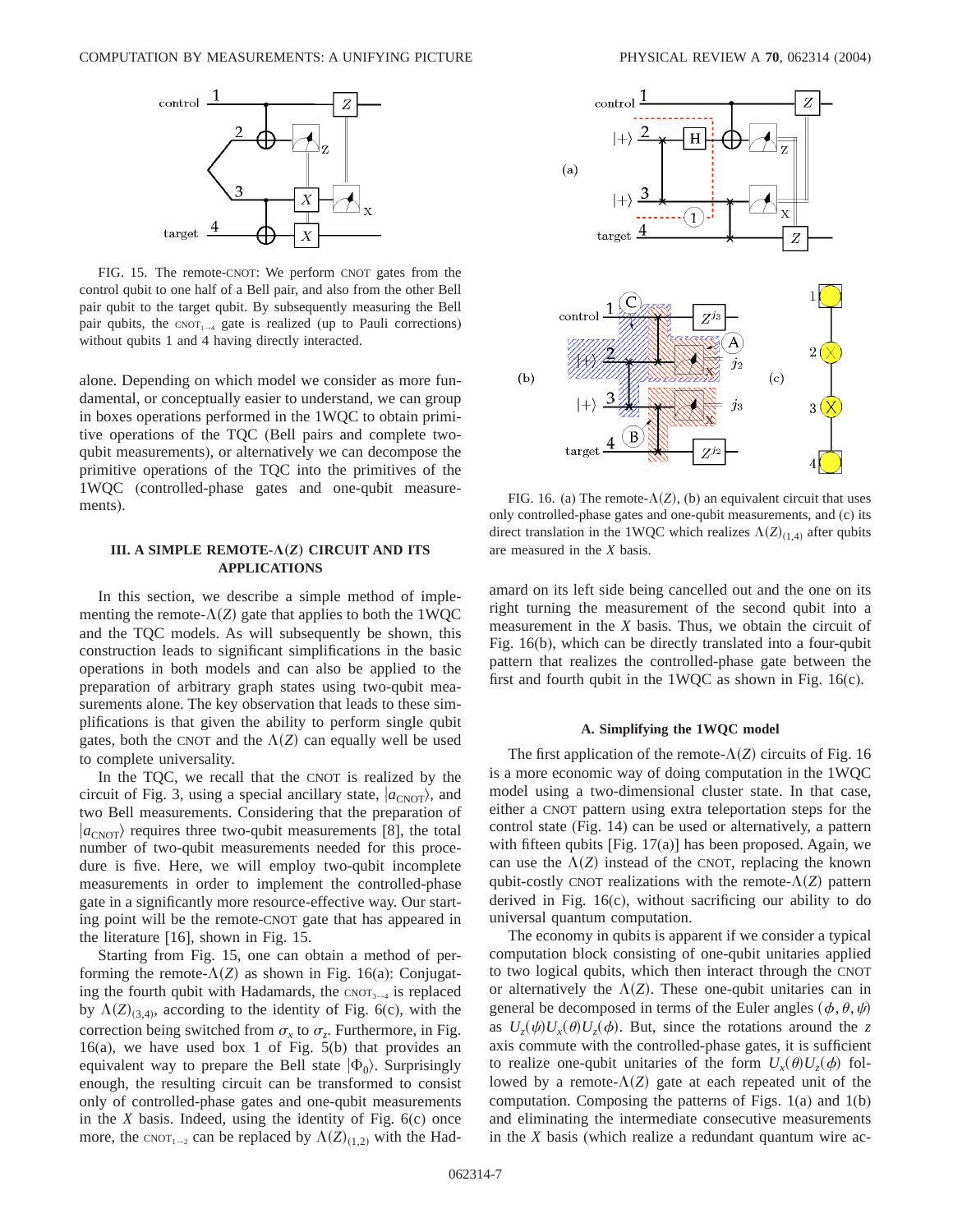

FIG. 17. Dashed boxes A,B realize general one-qubit unitaries and D,E one-qubit unitaries with decomposition  $U_x(\theta)U_z(\phi)$ . C is a fifteen-qubit realization for the CNOT found in [10] and F is the remote controlled phase. Arrows indicate measurements in a general direction on the equator of the Bloch sphere. The shaded regions denote the repeated computation units per logical qubit. Here again, empty circles indicate qubits measured in the *Z* basis.

cording to Fig. 4), two measured qubits are needed to realize a  $U_r(\theta)U_z(\phi)$  rotation, in contrast to the four measured qubits needed to realize a general one-qubit rotation used originally in the 1WQC constructions.

Comparing first the contruction of Fig. 17(a) with the one of Fig. 17(b), the latter uses less than one-third of the total number of qubits and one-fifth of the computation length, with an increase of the computation width by one. Computation is performed in a linear fashion from left to right, with the logical qubits separated by regions of qubits measured in the *Z* basis. The comparison is done by considering the repeated computation units per logical qubit in each case, denoted by the shaded regions in Fig. 17. The comparison with the CNOT pattern of Fig. 14 can also immediately be made, if we observe that the remote- $\Lambda(Z)$  pattern already forms part of the former in the connection between the third and the ninth qubit. Thus, using the remote- $\Lambda(Z)$  in place of the CNOT proves more qubit efficient for both these different CNOT realizations.

## **B. Simplifying the TQC model**

Second, the remote- $\Lambda(Z)$  circuit of Fig. 16 suggests a method of affecting a controlled-phase gate between two qubits using measurements of operators of weight at most two. This provides an alternative and greatly simplified proof of the universality of two-qubit measurements in the TQC model, without the need for the preparation of the ancillary state  $|a_{\text{CNOT}}\rangle$ .

Two different measurement procedures are implicit in Fig. 16(b). The first one, although not minimal in the number of two-qubit measurements used to affect the  $\Lambda(Z)$  gate, will be

TABLE I. Verifying that the proposed measurement procedure realizes  $\Lambda(Z)_{(1,4)}$ . *S* is the set of stabilizer generators at each step.  $\overline{X}_1$ ,  $\overline{Z}_1$  and  $\overline{X}_4$ ,  $\overline{Z}_4$  indicate the logical *X*, *Z* operators on the first and fourth qubit, respectively.

| At start                           |                               |
|------------------------------------|-------------------------------|
| S:I X Z I                          |                               |
| IZXI                               |                               |
| $\overline{X}_1$ : X I I I         |                               |
|                                    |                               |
| $\bar{Z}_1$ : Z I I I              |                               |
| $\overline{X}_4$ : $I$ $I$ $I$ $X$ |                               |
| $\bar{Z}_4$ : $I$ $I$ $I$ $Z$      |                               |
|                                    |                               |
| 1a) Measure ZXII                   | 1b) Measure IIXZ              |
| S:I X Z I                          | S:IIXZ                        |
| ZXII                               | ZXII                          |
| $\overline{X}_1$ : $X Z X I$       | $\overline{X}_1$ : X Z X I    |
| $\bar{Z}_1$ : Z I I I              | $\overline{Z}_1$ : Z I I I    |
| $\bar{X}_4$ : I I I X              | $\bar{X}_4$ : I X Z X         |
| $\bar{Z}_4$ : $I$ $I$ $I$ $Z$      | $\bar{Z}_4$ : <i>IIIZ</i>     |
|                                    |                               |
| 2a) Measure IZII                   | 2b) Measure IIZI              |
| S:IIXZ                             | S:IIZI                        |
| IZII                               | IZII                          |
| $\overline{X}_1$ : X Z X I         | $\overline{X}_1$ : X I I Z    |
| $\bar{Z}_1$ : Z I I I              | $\bar{Z}_1$ : Z I I I         |
| $\overline{X}_4$ : Z I Z X         | $\overline{X}_4$ : Z I I X    |
| $\bar{Z}_4$ : $I$ $I$ $I$ $Z$      | $\bar{Z}_4$ : $I$ $I$ $I$ $Z$ |
|                                    |                               |

useful as a method for constructing graph states in the following section. Starting with the circuit of Fig. 16(b), we can interpret each of the boxes A and B as performing an incomplete two-qubit measurement on one half of the entangled state

$$
|\Omega\rangle = \Lambda(z)| + \rangle| + \rangle = \frac{| + \rangle|0\rangle + | - \rangle|1\rangle}{\sqrt{2}}
$$

and the control and target qubits, respectively. The state  $|\Omega\rangle$ can also be prepared by a complete two-qubit measurement, giving a total of three two-qubit measurements to affect the controlled-phase gate according to this method.

To elaborate on the exact measurements that will be needed, box A of Fig. 16(b) can be viewed as realizing a measurement of  $Z^{(1)}\bar{X}^{(2)}$  followed by a measurement of the second qubit in the *Z* basis and similarly for box B. Starting with the state  $|\Omega\rangle$ , the subsequent measurement procedure should therefore be: (1) Measure *ZXII* and *IIXZ*, then (2) measure *IZII* and *IIZI*. The analysis for the evolution of the stabilizer generators under the proposed measurement sequence is given in Table I. To prove that the controlled-phase gate between the first and the fourth qubit is in fact realized, we also follow the evolution of the initial (or logical) *X*,*Z*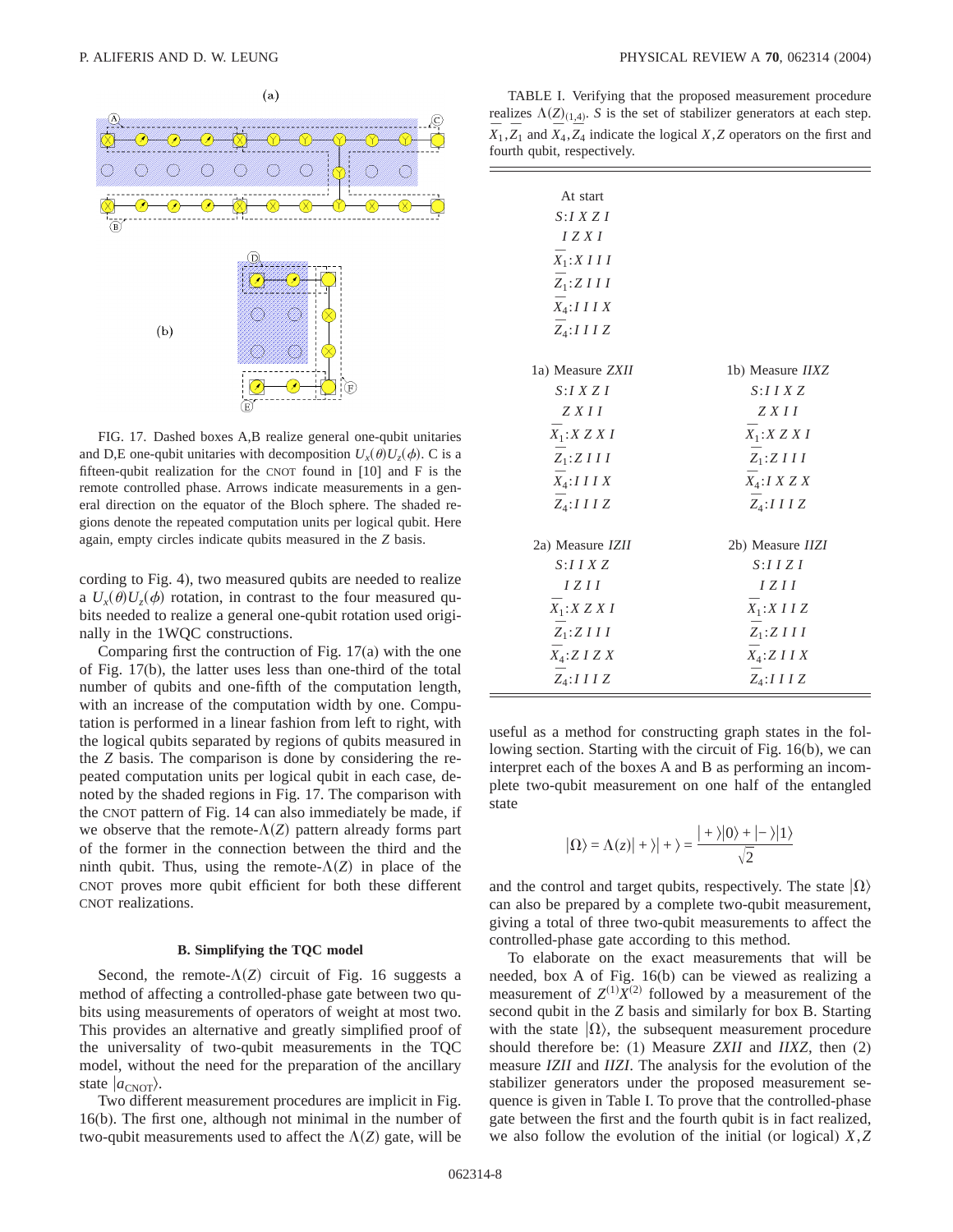operators on those qubits, denoted by  $\overline{X}$ ,  $\overline{Z}$ , keeping in mind that  $\Lambda$ (*Z*) after conjugation takes *X*  $\otimes$  *I* to *X*  $\otimes$  *Z* and *Z* $\otimes$ *I* to

itself. The measurement procedure with the minimal number of two-qubit measurements is obtained if we interpret the measurement of the second qubit as a measurement of  $Z^{(1)}Z^{(3)}$ (box C) and then the measurement on the third qubit as a measurement of  $X^{(3)}Z^{(4)}$  (box B) as before. Eliminating the second qubit altogether and renumbering the rest, the measurement procedure is: (1) Measure *ZZI*, (2) measure *IXZ*, and (3) measure *IZI*. The last operator to be measured is chosen so that it anticommutes with the previously measured operator and therefore projects out the ancillary second qubit. Although the two measurements *ZZI* and *IXZ* do not commute, we note that if the measurements are performed in the opposite order, then the gate is still applied if the ancillary qubit is initialized in the  $|0\rangle$  instead of the  $|+\rangle$  state and finally projected on the *x* axis instead of the *z* axis.

In case the CNOT is to be realized instead of the controlled phase, the measurement procedure above can be straightforwardly modified by conjugating the third qubit with a Hadamard, thereby changing the measured operator *IXZ* to *IXX*. In fact, a method for realizing the CNOT using just two twoqubit measurements, essentially identical to the one we just presented, has already appeared in the literature in the context of fault tolerance in higher-dimensional systems [17], but its relevance to the TQC model had not been hitherto appreciated. A surprising feature of our result in this section is that we have explicitly drawn a connection between the remote-CNOT circuit of Fig. 15 and the seemingly unrelated method for affecting the CNOT according to the measurement sequence *IXX*, *ZZI*, and *IXI*, both of which have been proposed for the realization of the CNOT gate in very different contexts and without reference to one another.

It is interesting to note that only two two-qubit measurements are required to perform the  $\Lambda(Z)$  gate according to this second measurement procedure, in contrast to the five twoqubit measurements needed to perform CNOT in the method illustrated in Fig. 3. Moreover, this is the minimal number of two-qubit measurements possible, since in order to simulate a two-qubit gate with measurements each one of the two qubits need to interact at least once with the ancillary state.

## **C. Constructing graph states with two-qubit measurements**

As discussed in the Introduction, the cluster state forms a substrate for universal quantum computation within the 1WQC model. The essense of its universality lies in the observation that, by appropriately deleting qubits, an arbitrary sequence of gates taken from a universal gate set can be imprinted and then executed on it. But, as has been repeatedly hinted about in the literature [10], this is not necessarily the most beneficial way of thinking about doing computation in the 1WQC model. A powerful indication toward this comes from the surprising fact that all the computational tasks that lie within the Clifford group can be executed simultaneously in the 1WQC, resulting in a transformation of the initial cluster state to a general graph state (up to local Pauli operators).

Due to this fact and in cases when an application-specific quantum computer would be desirable (we think of factoring, for example), the computation can equally well be performed by circumventing the Clifford part measurements and starting directly with a specific graph state. In addition, this may practically even prove preferable for reasons pertaining to the robustness of the computation: Removing altogether the Clifford part measurements will significantly reduce the total number of qubits involved in the computation, thus decreasing the possible locations of error. Such application-specific graph states will then have to be constructed and verified (using graph purification protocols [18]) before the computation initiates [19].

Since operationally any graph state can be realized by selectively applying the controlled-phase gate between pairs of adjacent qubits initialized in the  $\ket{+}$  state, it is interesting to investigate how a given graph state can be constructed within a measurement-based model for performing quantum computation. In particular, in this section we will discuss how the two measurement procedures for affecting the controlled-phase gate, that were inspired by the circuit of Fig. 16(b), give rise to explicit methods for constructing an arbitrary graph state.

The first measurement procedure of the previous section can be used to affect the controlled-phase gate between the qubits in our graph, using as ancillae a number of copies of the state  $|\Omega\rangle$  equal to the number of edges created. Implementing the two-qubit measurements needed will require a number of measurement steps at least equal to the vertex degree of the graph under construction, since all measurements with support on a common qubit will have to be realized at different times. Considering that all one-qubit measurements on the ancillary qubits can be performed simultaneously in the final step, the actual logical depth of the graph preparation will equal one plus the maximum vertex degree of the graph to be constructed. An example of the graph state preparation is shown schematically in Fig. 18(a). In order to create all edges connected to the striped qubit of this graph, three two-qubit incomplete measurements, each represented by a dashed triangle, must be done consecutively followed by three one-qubit projections performed simultaneously in the fourth and last step.

At this point, it is intriguing to consider the similarities of this method for constructing graph states to the valence bond solid model for doing quantum computation [20]. In fact, if the distinction between the qubits of the graph (denoted by filled circles in Fig. 18) and the qubits in the entangled state  $|\Omega\rangle$  (dark dots) is lifted and they are all viewed as physical qubits residing on different sites of a solid, then the correlations between the qubits in the entangled states can be interpreted as arising from valence bonds formed between qubits on neighboring sites. In such a valence bond model, our viewpoint for constructing the graph state is retained by identifying in each site one of these physical qubits as the logical one and performing appropriate measurements locally on the sites in order to form the desired graph state. The subsequent computation can then be performed by one-qubit measurements, in accordance to the 1WQC model.

Naturally, the graph state can be constructed even in the absence of the ancillary entangled pairs, according to our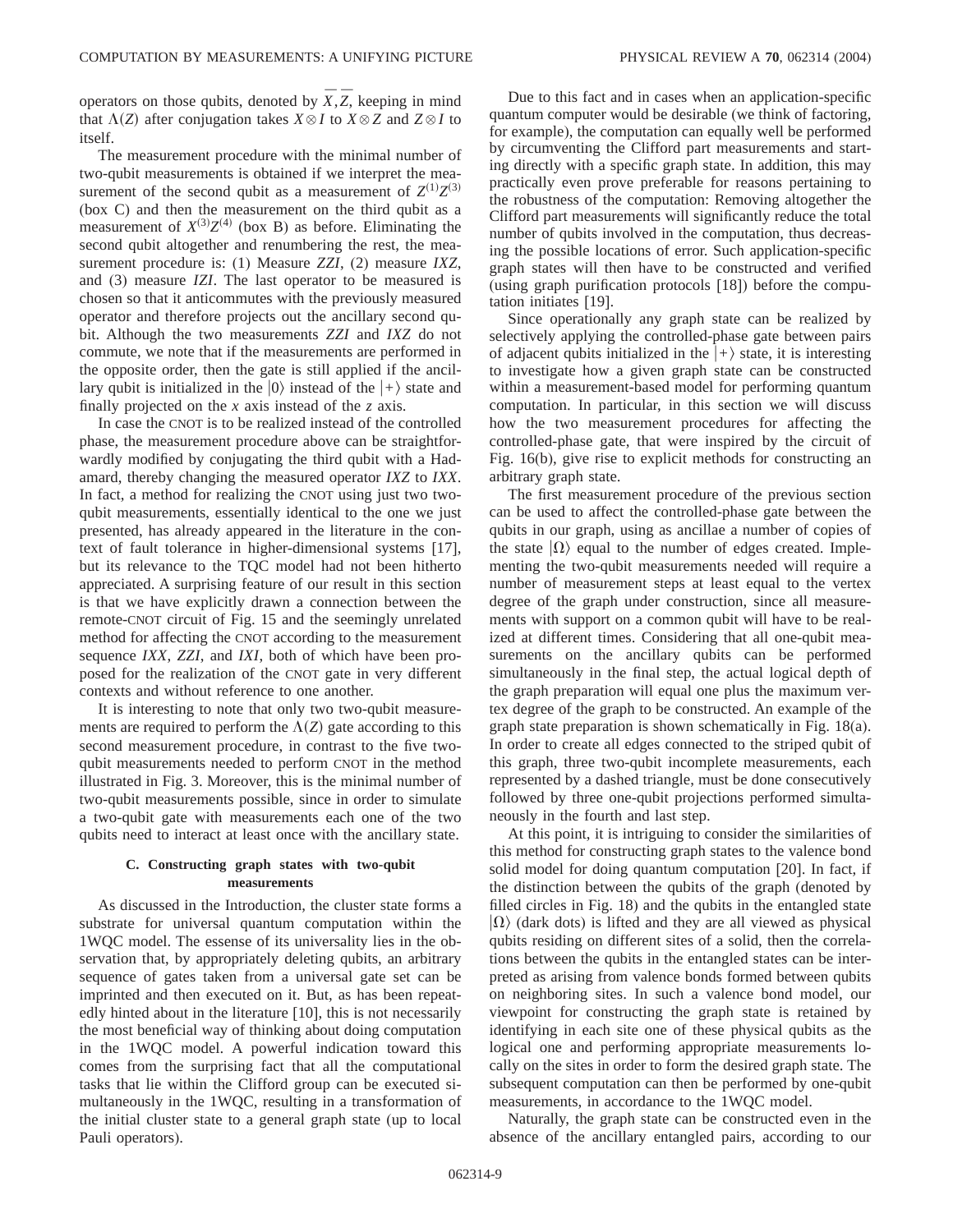

FIG. 18. Creating an arbitrary graph with two-qubit measurements. For clarity only the measurements needed to create the edges incident on the central striped qubit are shown. Circles represent qubits initialized in the  $\ket{+}$  state, with those drawn filled being the graph qubits and those empty the extra ancillas. The dark dots connected with a bar indicate two qubits in the entangled state  $|\Omega\rangle$ . Dashed triangles represent measurements of *XZ* and rhombuses of *ZZ*. All ancillary qubits are simultaneously measured in the final step in appropriate bases.

second measurement procedure proposed in the previous section. In this case, a number of ancillary qubits equal to the number of edges of the graph will be needed. For each edge, the measurement procedure then consists of two two-qubit measurements each performed between an ancillary qubit and one of the two vertices incident on this edge, followed by a projective measurement on the ancillary qubit.

As with our previous method for constructing the graph state, we would like to inquire into the extent to which this measurement sequence can be parallelized, calculating its logical depth. Due to the fact that the number of two-qubit measurements with support on a given graph qubit equals its degree in the graph, the logical depth of this measurement procedure is at least equal to one plus the maximum vertex degree of the graph under construction. In fact, the two-qubit measurement sequence for the construction of the graph *G* can be thought of as an edge coloring of the larger graph  $G<sup>′</sup>$ constructed by adding the ancillary qubits to the vertex set and dividing each edge of the graph *G* into two, each between the originally adjacent vertices and the corresponding ancilla. In the graph  $G'$ , edges represent the two-qubit measurements to be performed and the requirement that all twoqubit measurements with support on a given qubit need to be executed in different time steps translates into the requirement that edges incident on a given vertex are colored differently. As a consequence, the logical depth of the measurement procedure will be given by the minimum number of colors to realize the edge coloring of the graph  $G<sup>1</sup>$ . Letting  $V(G), E(G)$  denote, respectively, the vertex and edge set of the graph  $G$ , the graph  $G'$  will then be given by

$$
V(G') = V(G) \cup \{a_1, a_2, ..., a_{|E(G)|}\},
$$
  

$$
E(G') = \{(i, a_k), (a_k, j) : (i, j) \in E(G)\},
$$

where  $k \in \{1,2,\ldots,|E(G)|\}$  enumerates the edges of *G* and  $a_k$ is used as a label for the *k*th ancillary qubit. The minimum number of colors necessary to color each edge of *G'* so that no two edges incident on the same vertex have the same color is defined as its *edge-chromatic number*  $\chi'(G')$ . As we already remarked,  $\chi'(G') \geq \Delta(G')$ , where  $\Delta(G')$  is the maximum vertex degree of  $G'$ . For graphs with no multiple edges between the same pair of vertices, a remarkable theorem [21,22] states that  $\chi'(G') \leq \Delta(G') + 1$  and for *bipartite* graphs (also called *two colorable*) in particular, the equality  $\chi'(G') = \Delta(G')$  has been proven [23]. But in our case, *G'* is always bipartite by virtue of the fact that the qubits of the graph *G* are adjacent to ancillary qubits only. Hence, the logical depth for the construction of the graph *G* equals its maximum vertex degree [24] plus one (to account for the one-qubit projections of the ancillary qubits done simultaneously in the last step). An example for the use of this measurement procedure is given in Fig. 18(b).

In both measurement procedures mentioned above, the desired graph state is realized up to Pauli operators that depend on all measurement outcomes. However, preparing the graph state up to local Pauli corrections will not jeopardize the computation later performed on it, since these corrections can be absorbed in the initialization of the classical registers that will be used to buffer the subsequent measurement outcomes [10].

## **IV. CONCLUSION**

The mapping that we derived between the two models for doing computation by measurement is eloquent of the deep structural similarities between them. In fact, the 1WQC model can be thought of as naturally emerging from the TQC once the restriction to one-qubit measurements is imposed. In such a case, the mapping reveals that the interaction between qubits will have to be mediated by a two-qubit unitary, which in the case of the 1WQC is taken to be the controlled phase. In this respect, our mapping sheds light on the inner workings of the 1WQC, helping us understand its operation on a more intuitive level. Moreover, our mapping explicitly demonstrates the correspondence between the local Pauli corrections in the TQC and 1WQC models, which had been strongly suggestive of an underlying connection between them since the time both models were developed. The mapping thus significantly simplifies the proofs for the operation